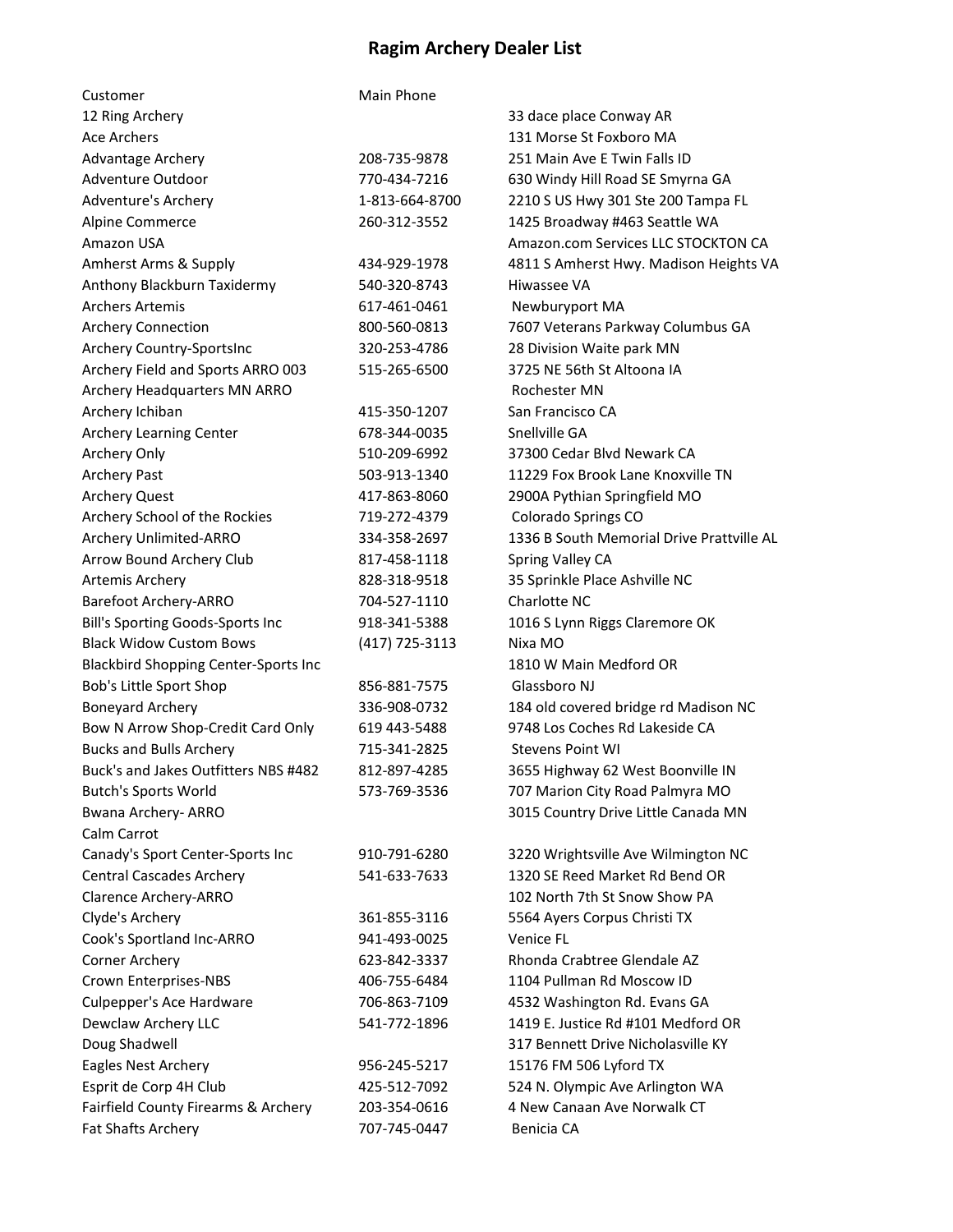## Ragim Archery Dealer List

| First Flight Archery                   | 919-676-6799     | 6718 Old Wake Forest Road Raleigh NC             |
|----------------------------------------|------------------|--------------------------------------------------|
| Flaming Arrows 4H Club                 | 360-710-6797     | 3988 NW Atlantis Lane Bremmerton WA              |
| Fletch Setter Archery                  | 360-446-5632     | Rainier, WA 98576 Rainier WA                     |
| Fort Grard Guns & Archery              | 817-360-4015     | 3800 Mineral Wells Hwy Weatherford.X             |
| Four Peaks Archery                     | 480-834-0958     | 229 West Mahoney Ave Mesa AZ                     |
| Friendly Critters 4-H Archery Club     | 425-750-1788     |                                                  |
| Full Draw Archery                      |                  | 2318 Memorial Parkway NW Huntsville AL           |
| <b>Great Northwest Archery</b>         |                  | 11209 Shaw Rd. E Puyallup WA                     |
| Great Outdoors-Sports Inc              | $(812)$ 482-4867 | 317 S US Highway 231 Jasper IN                   |
| <b>Grizzly Archery</b>                 | 509-388-1251     | Yakima WA                                        |
| <b>Gulf Coast Archery</b>              | 713-472.2000     | 1424 FM 528 Webster TX                           |
| <b>Heartland Outfitters-ARRO</b>       | 540-879-2705     | Dayton VA                                        |
| <b>Hicks Outdoors</b>                  | 810-564-1820     | 11404 N Linden Road Clio MI                      |
| Hoffman Archery, Inc                   | 540-349-1631     | 5185 Lee Hwy VA                                  |
| Hook Line & Sinker NABA 485            | 479-271-8118     | <b>Bentonville AR</b>                            |
| Hooked on Toys-WWD                     | 509-663-0740     | 1444 N Wenatchee Ave Wenatchee WA                |
| <b>Howling Archery</b>                 | 410-855-0415     | 8232 Baltimore Annapolis Blvd. Pasadena MD       |
| Hunt N Gear-ARRO                       | 608-743-4327     | 4336 Milton Ave. Janesville WI                   |
| Hunters Hollow-Sports Inc              | 662-234-5945     | 658 Hwy 6 West Oxford MS                         |
| Jakes Archery                          |                  | 765 South Orem Blvd Orem UT                      |
| Jax Outdoor Gear                       |                  | 900 S Hwy 287 Lafayette CO                       |
| Check Jax's website for more locations |                  |                                                  |
| Jay's Sporting Goods-Sports Inc        | 989-386-3475     | 8800 S. Clare Ave. Clare MI                      |
| Jay's Sporting Goods-Sports Inc        |                  | 1151 S. Otsego Ave Gaylord, MI 49735             |
| Jeffrey Archery                        | 803-776-3832     | 2139 Bluff Road Columbia SC                      |
| Jeff's Specialty Sports                | 866-494-3802     | 5495 Bluegrass Way Hilliard OH                   |
| Jernigan's Sporting Goods-NBS          | 760-347-1107     | 82-740 Miles Ave Indio CA                        |
| Johnson's Sporting Goods-Sports Inc    | (207) 725-7531   | 206 Bath Rd Brunswick ME                         |
| Kenamar DBA Tackle & Field-ARRO        | 973-835-2966     | 81 Ringwood Ave Wanaque NJ                       |
| La Crosse Archery-ARRO                 |                  | Onalaska, WI 54650 Onalaska WI                   |
| Leading Edge Archery                   | 210-740-8230     | 117 Industrial dr Boerne TX                      |
| Legends of the Draw                    | 405-308-7974     | Mcalester OK                                     |
| Life Outdoors, LLC                     | 229-671-9114     | 3937 Bemiss Rd Valdosta GA                       |
| Life Support International, Inc        | 215-785-2870     | 2250 Cabot blvd West Langhorne PA                |
| Live Oak Archery                       | 979-260-9831     | 3602 Old College Rd. Bryan TX                    |
| Lost Nation Archery                    | 888-800-7880     | 26393 Mintdale Sturgis MI                        |
| Lyndon's Riverview Sports- Sports Inc  | 828-632-7889     | 6741 NC HWY 16 South Taylorsville NC             |
| <b>Macrotech Accessories-ARRO</b>      | 410-789-7777     | <b>Baltimore MD</b>                              |
| Mahoney's NBS #45                      | 423-282-5413     | 830 Sunset Dr Johnson City TN                    |
| Marin Archery-ARRO                     | 415-862-7769     | 71 Red Hill Avenue San Anselmo CA                |
| Mayhood's Sporting Goods NBS #508      | 607-334-2001     | 5217 State Hwy 12 Norwich NY                     |
| Mesquite Archery LP-ARRO#316           | 210-256-8004     | San Antonio TX                                   |
| Michiana Archery-ARRO                  | 574-272-5300     | 50510 Indiana State Road 933 North South bend IN |
| <b>Mountain Sports</b>                 | 817-461-4503     | 2025 W Pioneer Pkwy Arlington TX                 |
| Music City Archery                     | 615-335-9693     | 1113 Murfreesboro Rd Franklin TN                 |
| <b>Natick Outdoor Store-NBS</b>        | 508-653-9400     | 38 North Avenue Natick MA                        |
| Neil's Archery & Crossbow-ARRO         | 607-953-0511     | 1460 Union Center Highway Endicott NY            |
| <b>Ohio Outdoor Sports</b>             | 330-456-1041     | Canton OH                                        |
| Ohio Outdoor Sports SI #559            |                  | 2314 Shepler Church Ave. Canton OH               |
| On Target Archery                      | 903-865-8880     | 29993 Hwy 64 & I-20 Canton TX                    |